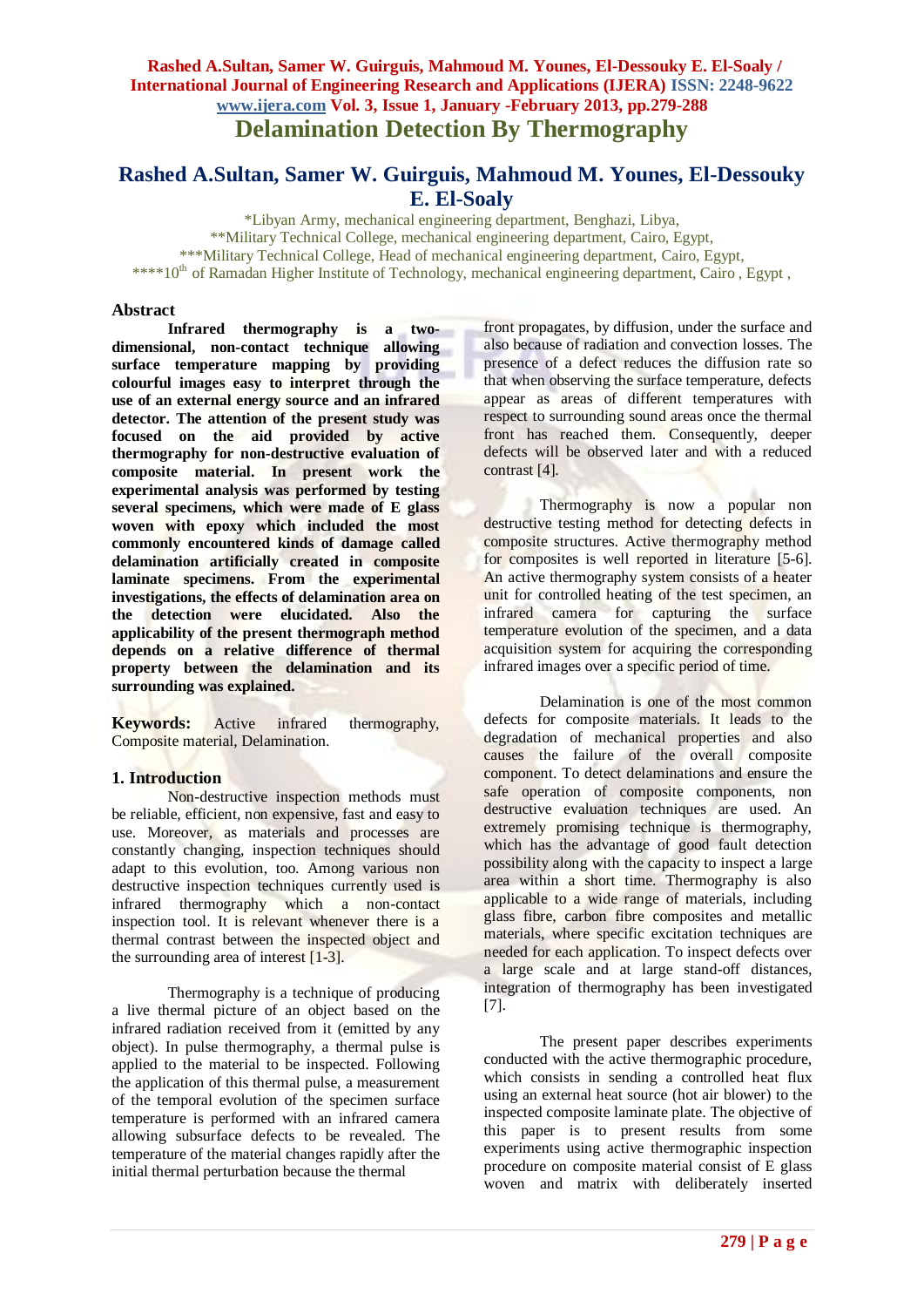artificial delamination. Effect of delamination area and variation of thermal properties between delamination and basic material were studied by analyzing the surface temperature profiles and thermal contrasts obtained from experimental active thermal imaging system.

# **2. Experiment 1**

# **2.1 Samples preparation**

Cross ply 8-layered plates include E glass fibres embedded in an epoxy matrix were used in present experimental work, with an overall laminate thickness of 2.5 mm. The dimensions of square specimens were  $(200x200)$  mm<sup>2</sup>. Aluminum foils as the man-made delaminations were manufactured with different areas (50x50, 100x100, 150x150) mm<sup>2</sup> inserted in the central mid plane of some plates as shown in Figure.1.



c) Delamination area  $(100x100)$  mm<sup>2</sup>



#### **2.2 Active thermography experimental set-up**

The investigation of composite materials most often demands the active method. The active approach requires an external heat source to stimulate tested materials. The present experimentation was carried out by using a hot air blower to heat the sample with 2.5 kW output power uniformly. The heat source was kept 30 cm from the investigated plate and the camera was held 70 cm from the sample. The experimental setup for active infrared thermography is shown in Figure.2. The infrared camera measures the thermal transient at the surface of the plates resulting from the heating of the plates. The infrared camera captures the thermal information and generates two dimensional thermogram which was saved in the camera memory and then transferred to the computer for further processing. The emissivity was set at 1 (black body), a value which offered the image with the best contrast with the background.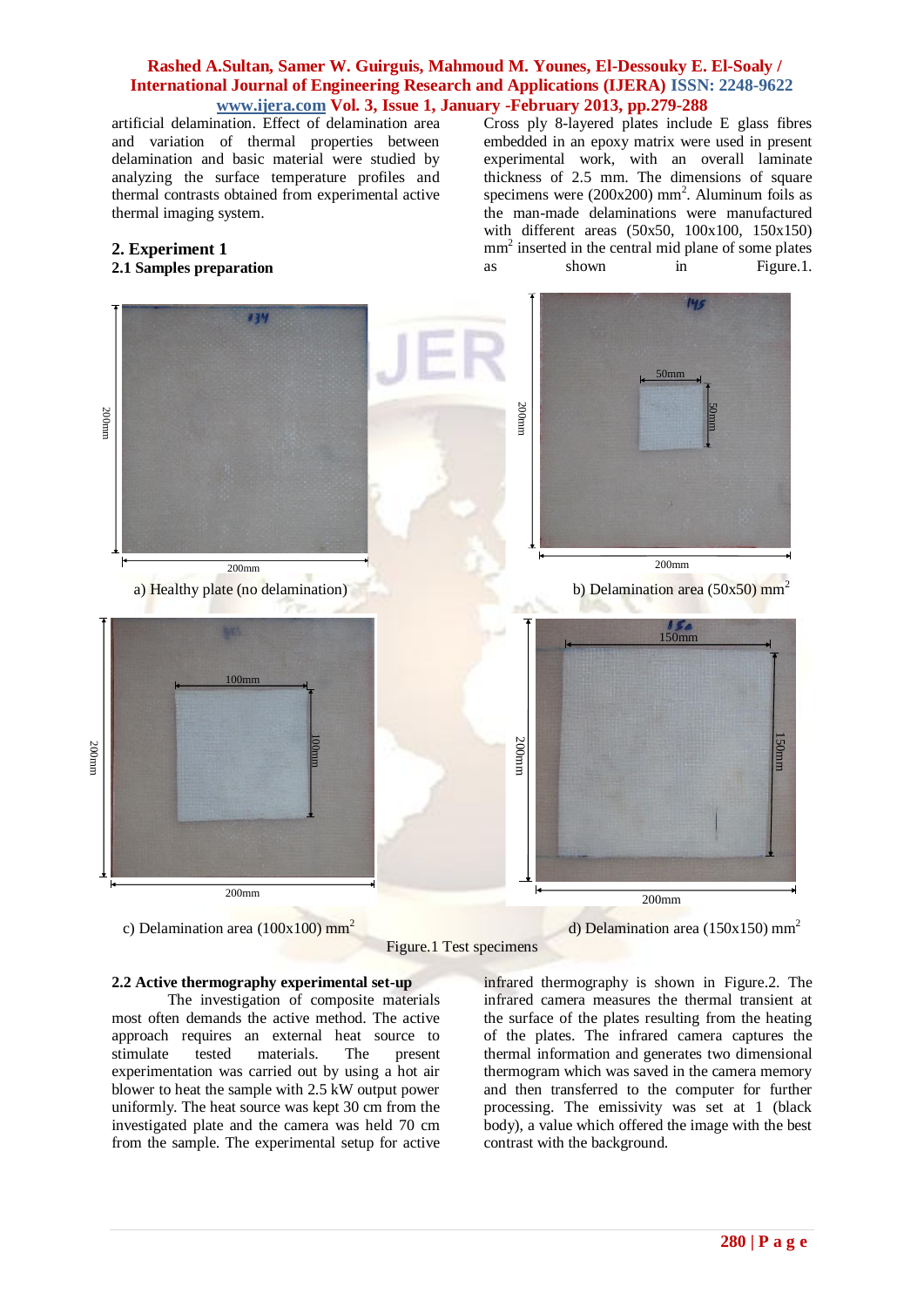

Figure.2 Active thermography experimental set-up

# **2.3 Results and discussion**

The surface temperature distribution images over the laminated composite plates were obtained after the end of heating time 7 seconds using experimental set-up. All thermograms highlight the delaminations in the composite plates according to their areas but with various accuracy. Some of them are being influenced by non-uniform heating, because the heating time is short. In the thermograms associated to these delaminated plates, one can observe, besides the central induced

delamination, an extension of deterioration during the manufacturing process. Thermal contrast was obtained from the fact that, the Aluminum foil at the place of delaminations behaves like a barrier which makes surface temperature above the delaminated surface slightly warmer than the round healthy region. Present thermal contrast value was measured by thermography to detect delaminations which were used to analyze for varying areas. The surface temperature distributions obtained from active thermography experiment are shown in Figure.3.



a) Healthy plate b) Delamination area  $(50x50)$  mm<sup>2</sup>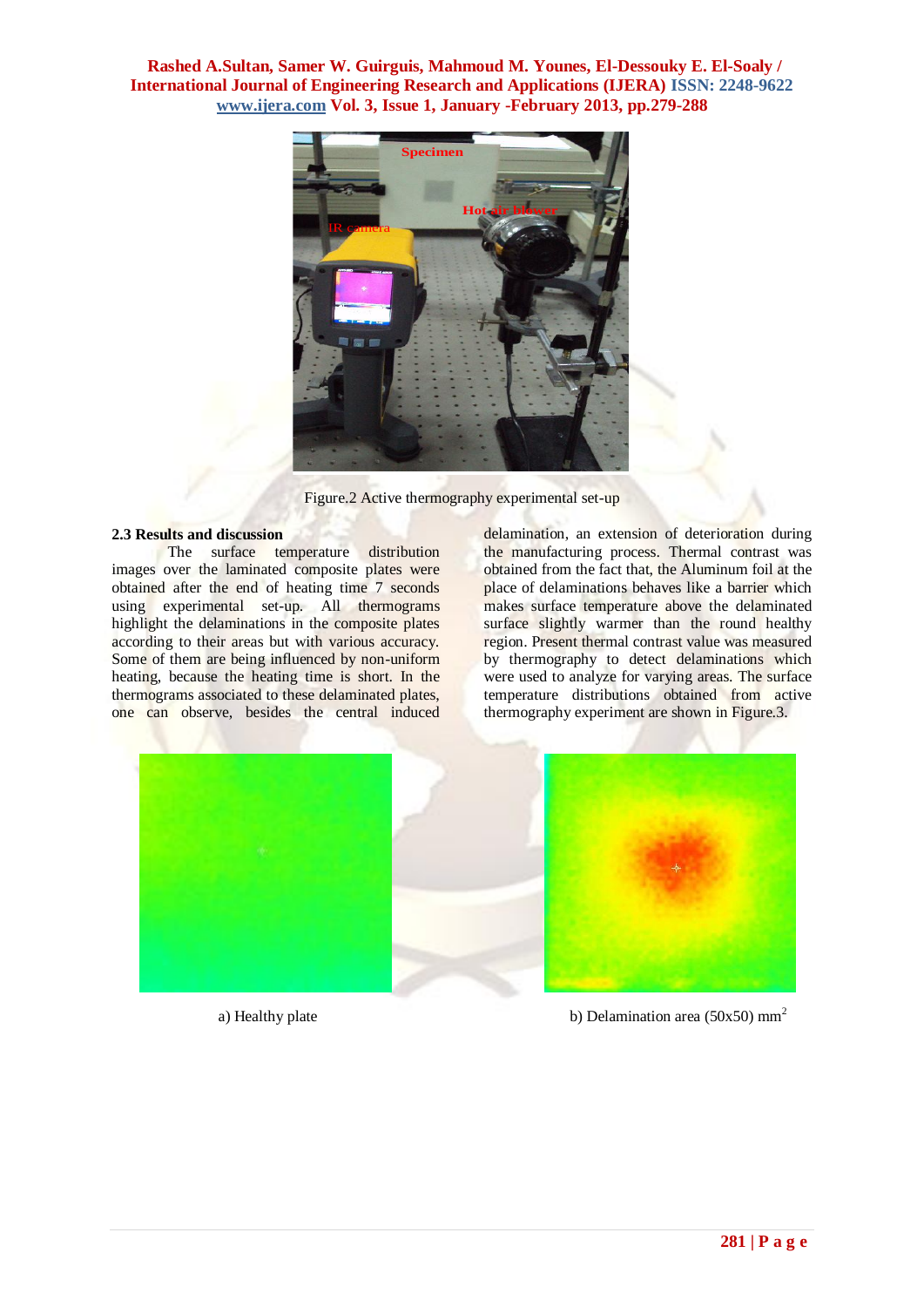

Figure.3 Surface temperature distributions for healthy and delaminated plates

The temperature profiles across the centre lines of the healthy and delaminated plates are shown in Figure.4.



c) Delamination area (100x100) mm<sup>2</sup>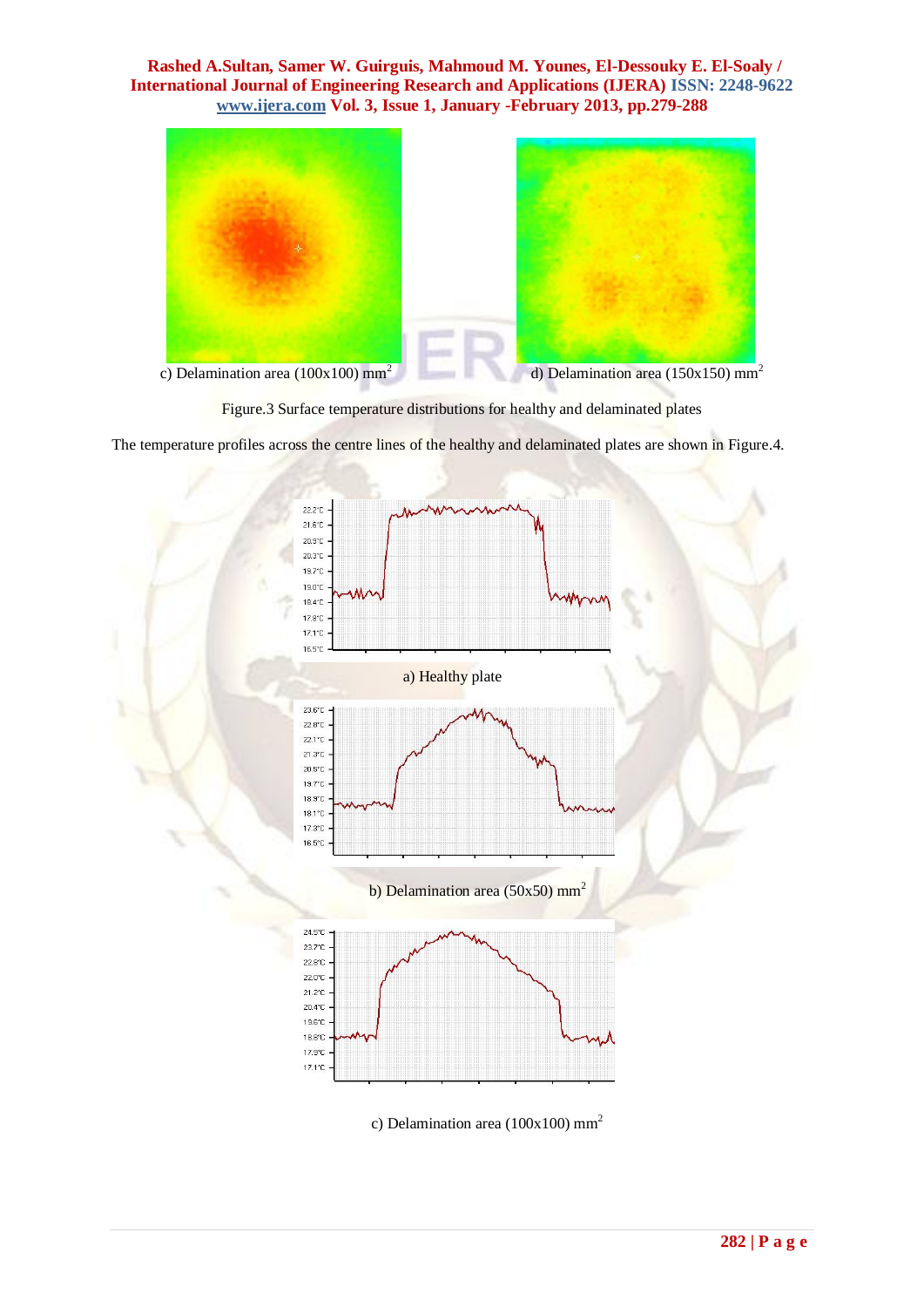

Figure.4 Surface temperature profiles across the centre line of the plate

Figure.3 (a) and Figure.4 (a) show that the temperature was almost uniform throughout the surface of healthy plate. From the Figure.4 (a) the average temperature across the length of the healthy plate is 22.4°C experimentally. Figures.3 (b, c, d) and Figures.4 (b, c, d) show that there are some nonuniform temperature distributions at the specific location of simulated delaminations, revealing that the plate does have delamination. The approximately maximum thermal contrasts obtained experimentally at the delamination locations were 5.1°C and 5.7°C for delamination areas (50x50 and 100x100) mm<sup>2</sup> respectively. When the area of the delamination increases, the thermal contrast was also increased except for largest delamination area  $(150x150)$  mm<sup>2</sup> the maximum contrast decrease to 3.85°C because of the short time of heating, also in the case of the largest delamination, there was more air trapped between the inserted foil and the resin promoting the dissipation of heat in this delaminated area, but when the time of pre heating increased to 10 seconds instead of 7 seconds, the contrast increases to 6.1°C as shown in Figure.5. However the localized contrast regions are clearly identified even for small delamination area.



Figure.5 Surface temperature profile across the centre line of plate with delamination area (150x150) mm<sup>2</sup> after heating 10 seconds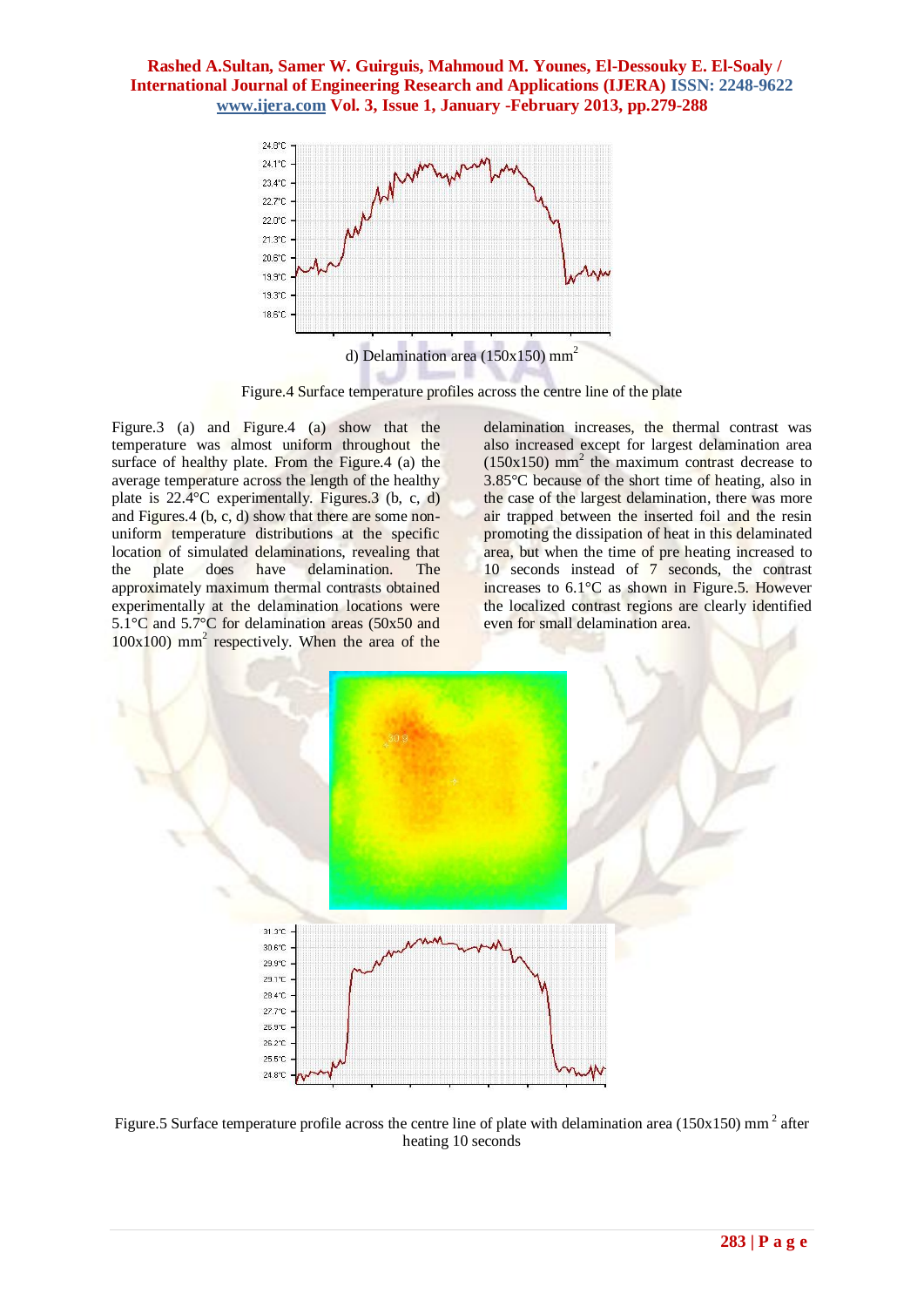It was observed that after the end of the pre-heating process, temperature profiles revealed the internal delamination. Because of different thermal conductivity between delamination and healthy area existence the defect was manifested by higher temperature in the delaminated region. It is possible to vary heat input and heating time to obtain best delamination detectability, which depends on the material being tested, its thickness, depth and area of the delamination. In order to get a clear picture of searched delaminations the pre-heating time cannot be too long. Long-time pre-heating led to even temperature distribution over entire searched surface. This effect was observed independently on type of a heat source (flash or heater radiator) and on the position of the heat source. After many trials it was stated that an appropriate warm-up time in present case of composite laminate materials should be about 7 seconds. It is also worth mentioning that although the best possible results concerning the clearest images (high thermal contrast) were acquired at relatively short periods during the cooling down process (composites have relatively low thermal conductivity values). There

are of course other limitations, mostly concerned with the size of the delamination, the resolution of the infrared camera, the timing image capturing during the transient phase and the thermal properties of the examined material. These limitations should be account for the significant accuracy to estimate the delamination shape in laminated composite structure. Generally all objects radiate energy continuously in the form of electromagnetic waves mainly in infrared region produced by thermal vibrations of the molecules. The relationship governing radiation power from hot objects according to the Stefan-Boltzmann law is:

#### $P = \epsilon \sigma A T^4$  (1) Where,  $P =$ Radiated power (watts)  $A =$ Radiating area  $(m<sup>2</sup>)$ σ = Stefan-Boltzmann constant (5.6703 x 10-8

 $W/m^2K^4$ 

 $\varepsilon$  = Emissivity (=0.03 for Aluminum foil) T=Temperature of radiator (in Kelvin)

The total radiated power from delaminated specimens can be calculated according to Eq1, that showing below in Table 1

| Delamination area (mm <sup>2</sup> ) | Total radiation power $(w)$ |
|--------------------------------------|-----------------------------|
| 50x50                                | 0.0322                      |
| 100x100                              | 0.129                       |
| 150x150                              | 1.290                       |

Table 1 Total radiation power from delaminated samples

The relation between total radiation power and the delamination areas shown in Figure.6.



Figure.6 Variation of total radiation power with delaminated areas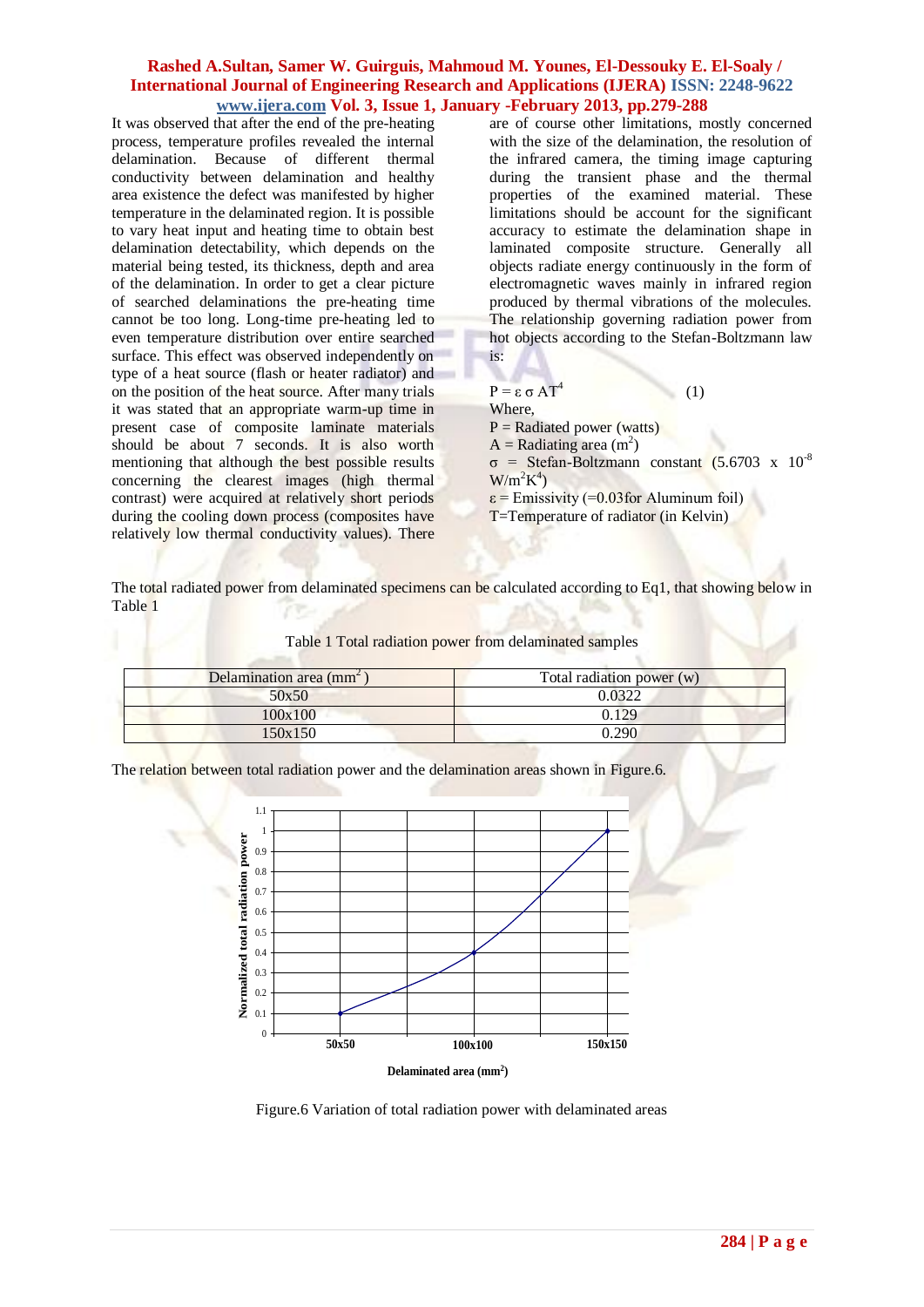## **3. Experiment 2**

#### **3.1 Specimens preparation**

E glass woven with epoxy specimens were fabricated including artificial delaminations located at same depth 1.25 mm Figure.7.The areas of these test samples were  $(205x205)$  mm<sup>2</sup>, number of layers was 8 and the area of delamination was (60x205) mm<sup>2</sup> .The simulated test plates used in present

experiment consist of different delamination thermal properties, such as sample 1 contains simulated delamination Aluminum foil coated with special isolated wax and sample 2 with simulated delamination air gap. All these simulated delaminations have different thermal properties.



a) Sample 1 (Aluminum delamination) b) Sample 2 (Air gap delamination)

Figure.7 Test specimens

## **3.2 Delaminations description**

A brief description of different anomalies in the previous test specimens is provided below: 1. Air gap delamination, a manufacturing defect where air was trapped between layers of fiber glass so that there was glass fiber but no resin to bond it. 2. Aluminum alloy delamination, an area of specimen whereby one layer of fiber glass has separated from the adjacent layer, by using an Aluminum foil coated with special wax.

## **3.3 Experimental set-up**

The schematic of the experimental setup is shown in Figure.8. A heat blower was used as a heat source to all samples. The distance between the heating element and the test plate for each experiment was kept constant. A gap of approximately 30 cm was maintained between the heat source and the test sample.



Figure.8 Active thermography experimental set-up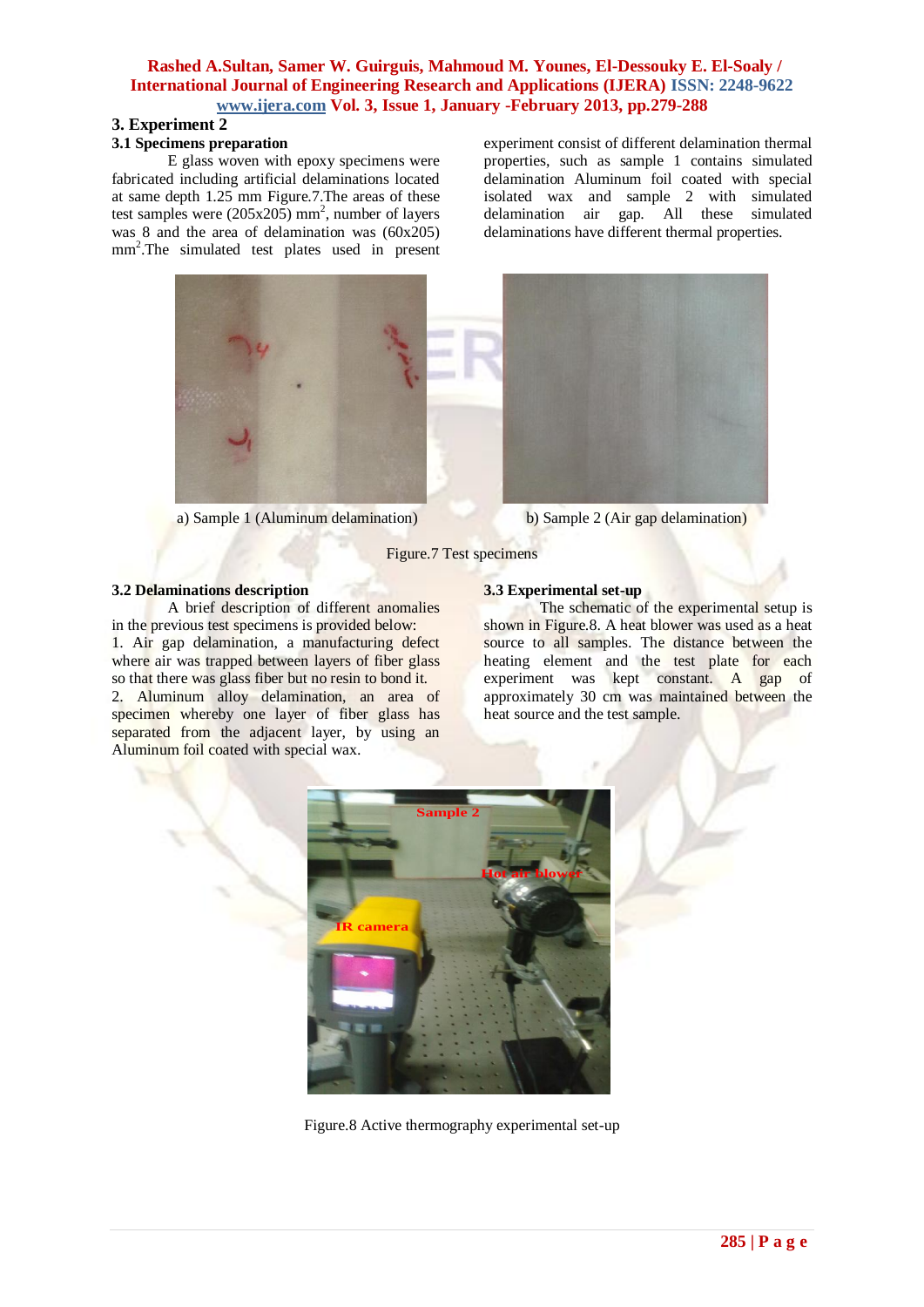#### **3.4 Results and discussion**

All samples considered in present experiment were heated for different time periods, i.e. 3 seconds, 7 seconds, 12 seconds, and 1 min. A thermal camera was used to record the thermal intensity decay data with cooling time, following the removal of the heat source. When the test samples were heated for 3 seconds, no significant temperature rise was observed whereas, when heated for 1 minute, the thermal camera produces saturated images. Hence, for the cases considered in the present experiment it was observed that the optimal heating times for delamination detection of different thermal properties were 7 and 12 seconds. Generally in present case, relation between

temperature and time elapsing after pre-heating interruption achieved in delamination area, were characterized by a higher temperature in connection to the rest of the specimen, also the cooling process in the area with delamination runs much longer. Figure.9, gives a direct impression of the behaviour of the temperature at the surface of the test samples, after the maximum value of the temperature was reached. The Figure shows the temperature decay of different simulated delamination samples after heating each one uniformly and separately for 7 seconds. However, it was observed that, temperature decays in sample 1 and sample 2 cases have similar decreasing trends over the cooling cycle and were difficult to distinguish when heated for 7 seconds.



Figure.9 Temperature decay for different delamination thermal properties heated for 7 seconds

The thermal images show prominent thermal decay when heated for 12 seconds, compared to the case of heating for 7 seconds, the corresponding temperature decay is shown in Figure.10. Sample 1 attains maximum temperature when heated for 12 seconds followed by sample 2.



Figure.10 Temperature decay for different delamination thermal properties heated for 12 seconds

Thermal camera images for sample 1 and sample 2 are shown in Figure.11 and Figure.12. In the following thermograms associated to delaminated samples, one can observe, besides the central artificial delamination, a little deterioration at upper portion of the artificial delaminations during the manufacturing process.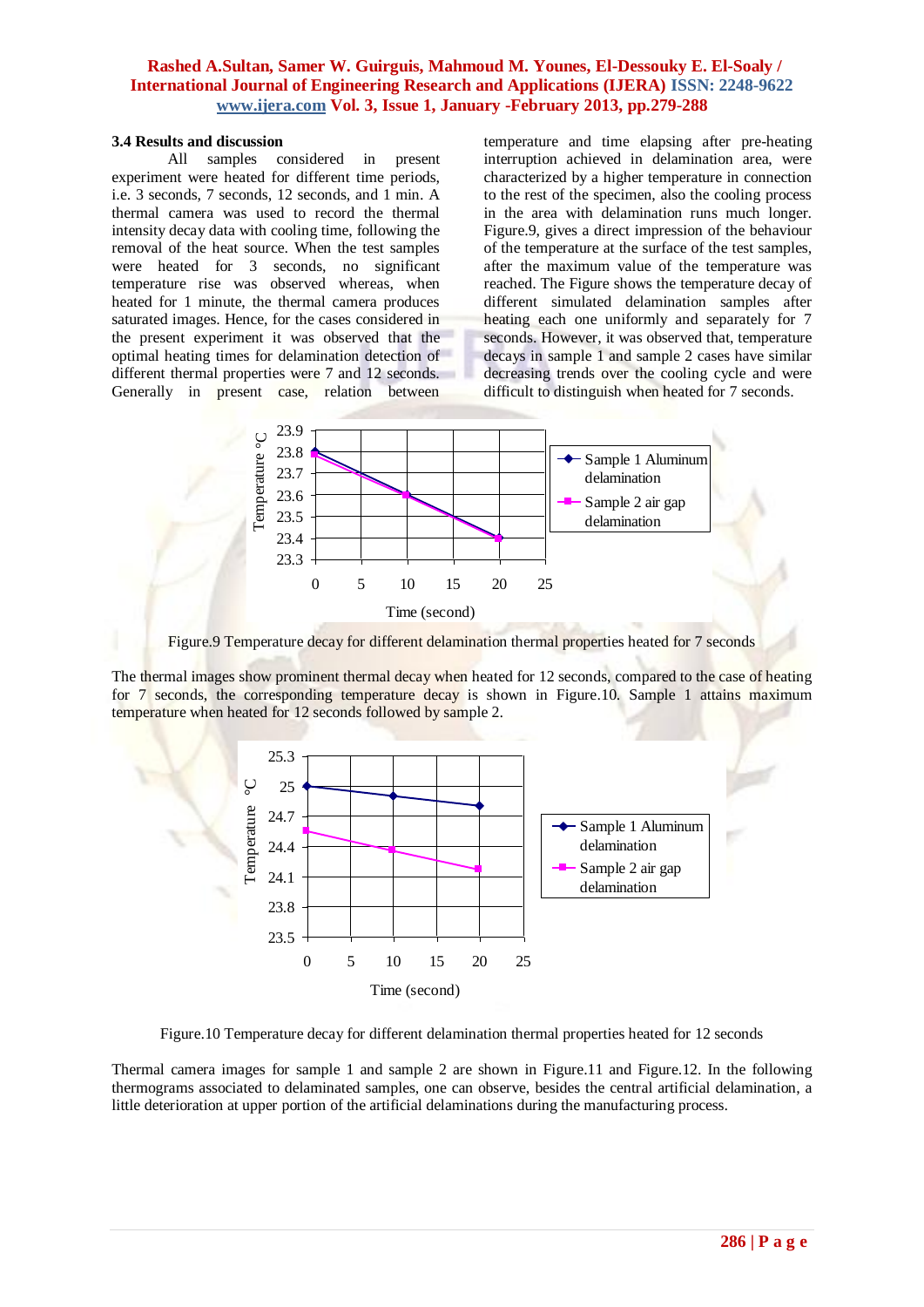

a) Sample 1 (Aluminum delamination) b) Sample 2 (Air gap delamination)



Figure.11 Thermal camera images after 7 seconds of heating



a) Sample 1 (Aluminum delamination) b) Sample 2 (Air gap delamination)

Figure.12 Thermal camera images after 12 seconds of heating

As heating time increases, the contrast between delamination and healthy area increases and delamination of both samples show different contrast depending on its thermal properties as shown before in Figure 11 and Figure 12. The heating time of 12 seconds instead of 7 seconds leads to increase of the heating energy, because the heating energy must be enough to creat thermal contrast between healthy and delaminated area, which can be sensed by infrared camera. If the energy is not enough as introduced before at heating time 7 seconds, the delamination may be difficult to extinguish, especially when the comparing of delamination appearance was according to the type of delamination thermal properties. Therefore the delamination visibility depends strongly on the thermal properties of both the basic material and the delamination itself. It is demonstrated that the heating temperature plays an important role in the detection of delamination which increase amount of thermal radiation that the camera received from surface, also by increasing heating time, minimized the effects of non-uniform temperature distribution, one of the main problem that affect the quality of this type of non destructive test. The suitability of infrared thermography to non destructive testing depends on the ability to detection of the temperature variation or thermal contrast induced by a delamination which greatly effected by thermal properties of delamination and

basic material. The present experiment confirmed that thermal properties of a delamination material can be concluded from sequential recording of thermograms including temperature distribution on the surface of the plate under test starting at the beginning of the cool down phase. Thermal images allowed determination of whether specific material of delamination was of higher or lower thermal properties than the healthy material.

#### **4. Conclusions**

In this work, the study of delaminations in composite laminate plates using thermography technique was done experimentally. The experiments were intended to detect delamination of variable areas and thermal properties existing in composite laminate plates. The following conclusions can be drawn:

1. Thermographic images analysis is an effective method for revealing delamination in the composite materials.

2. Thermography methods require specific skills to achieve good results in delamination detection for composite material.

3. Because of different thermal conductivity between delamination and healthy area existence the defect was manifested by higher temperature in the delaminated region.

4. It is possible to vary heat input and heating time to obtain best defect detectability, which depends